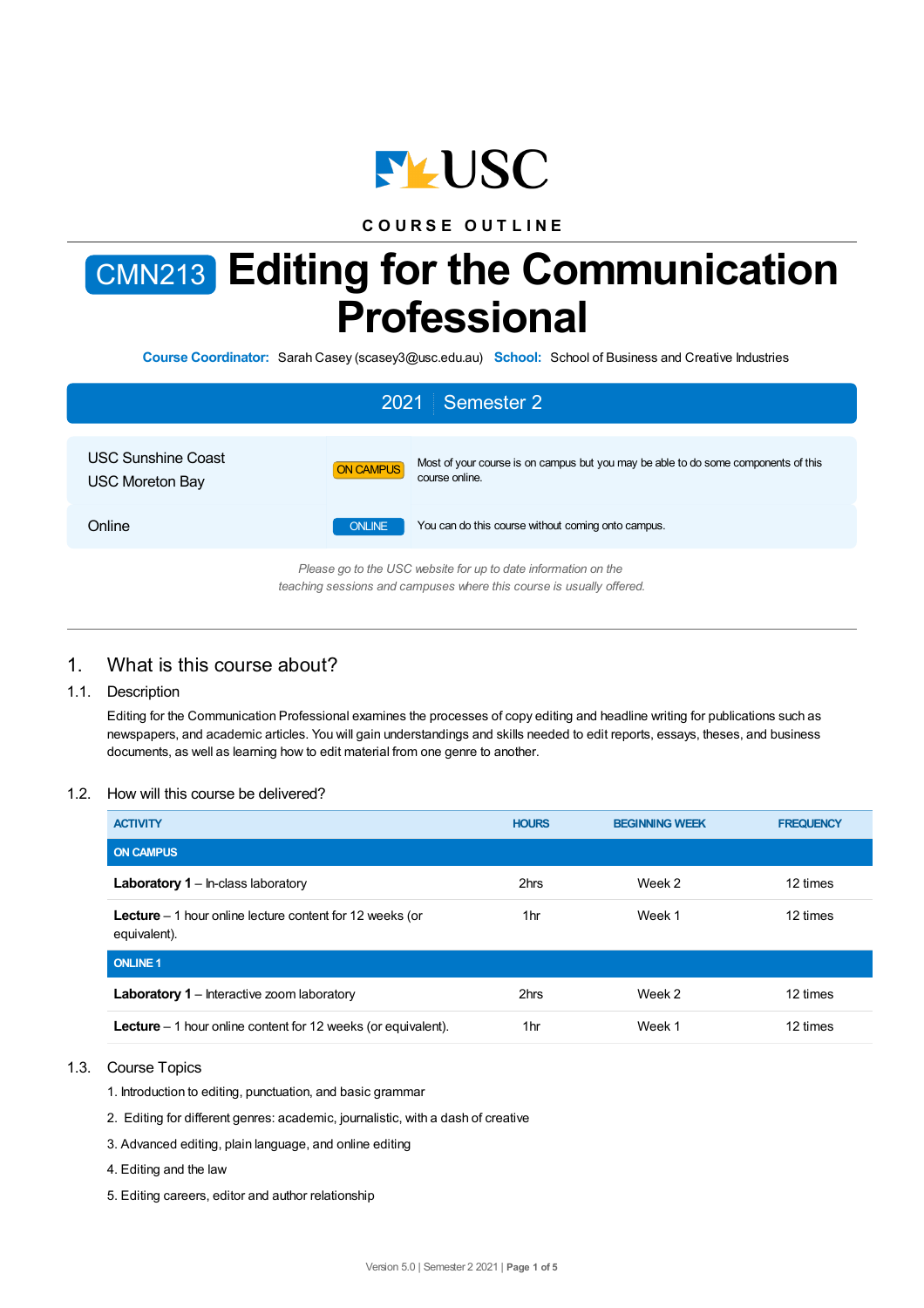# 2. What level is this course?

#### 200 Level (Developing)

Building on and expanding the scope of introductory knowledge and skills, developing breadth or depth and applying knowledge and skills in a new context. May require pre-requisites where discipline specific introductory knowledge or skills is necessary. Normally, undertaken in the second or third full-time year of an undergraduate programs.

## 3. What is the unit value of this course?

12 units

## 4. How does this course contribute to my learning?

|   | <b>COURSE LEARNING OUTCOMES</b>                                                 | <b>GRADUATE QUALITIES</b>                                                 |
|---|---------------------------------------------------------------------------------|---------------------------------------------------------------------------|
|   | On successful completion of this course, you should be able to                  | Completing these tasks<br>successfully will contribute to<br>you becoming |
|   | Effectively edit sentences applying the rules of grammar, style and punctuation | Knowledgeable                                                             |
|   | Analyse and edit text to a required length, style and standard                  | Creative and critical thinker                                             |
| 3 | Effectively use computer-based editing methods and software                     | Knowledgeable                                                             |

## 5. Am Ieligible to enrol in this course?

Refer to the USC [Glossary](https://www.usc.edu.au/about/policies-and-procedures/glossary-of-terms-for-policy-and-procedures) of terms for definitions of "pre-requisites, co-requisites and anti-requisites".

5.1. Pre-requisites

Not applicable

5.2. Co-requisites

Not applicable

5.3. Anti-requisites

Not applicable

5.4. Specific assumed prior knowledge and skills (where applicable)

Not applicable

## 6. How am Igoing to be assessed?

6.1. Grading Scale

Standard Grading (GRD)

High Distinction (HD), Distinction (DN), Credit (CR), Pass (PS), Fail (FL).

#### 6.2. Details of early feedback on progress

Students will be prepared for Assessment Task 1 as it is based on using the in-house Style Guide. Familiarity with the Style Guide will be provided during tutorials 1 - 4 with substantial examples being provided in class with computer activities related to the task.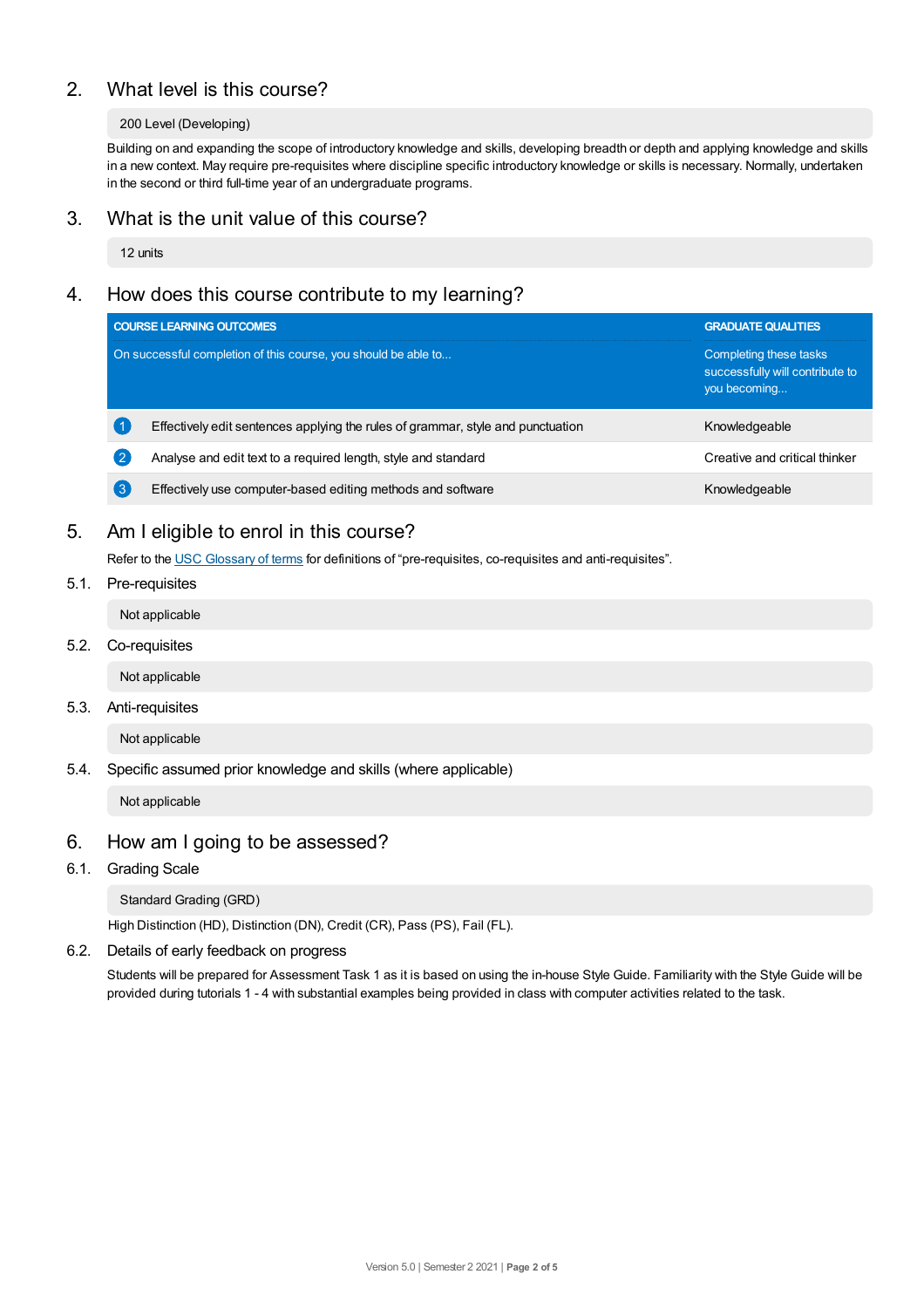## 6.3. Assessment tasks

| <b>DELIVERY</b><br><b>MODE</b> | <b>TASK</b><br>NO. | <b>ASSESSMENT</b><br><b>PRODUCT</b> | <b>INDIVIDUAL</b><br><b>OR GROUP</b> | <b>WEIGHTING</b><br>$\frac{9}{6}$ | <b>WHAT IS THE</b><br><b>DURATION /</b><br>LENGTH? | <b>WHEN SHOULD I</b><br>SUBMIT? | <b>WHERE SHOULD I</b><br><b>SUBMIT IT?</b> |
|--------------------------------|--------------------|-------------------------------------|--------------------------------------|-----------------------------------|----------------------------------------------------|---------------------------------|--------------------------------------------|
| All                            | 1                  | Quiz/zes                            | Individual                           | 20%                               | N/A                                                | Week 5                          | Online Test (Quiz)                         |
| All                            | 2                  | Quiz/zes                            | Individual                           | 35%                               | <b>Not</b><br>exceeding<br>1000 words              | Week 9                          | Online Assignment<br>Submission            |
| All                            | 3                  | <b>Written Piece</b>                | Individual                           | 45%                               | <b>Not</b><br>exceeding<br>1500 words              | Week 13                         | <b>Online Assignment</b><br>Submission     |

## **All - Assessment Task 1:** Editing exercise 1

| <b>GOAL:</b>     | You will demonstrate and develop your knowledge of the application of the rules of style, grammar, spelling and<br>punctuation in a series of sentences in an online quiz. |                                     |  |  |
|------------------|----------------------------------------------------------------------------------------------------------------------------------------------------------------------------|-------------------------------------|--|--|
| <b>PRODUCT:</b>  | Quiz/zes                                                                                                                                                                   |                                     |  |  |
| <b>FORMAT:</b>   | Academic format Correct a series of sentences based on the principles of editing discussed in lectures and computer<br>workshops.                                          |                                     |  |  |
| <b>CRITERIA:</b> | No.                                                                                                                                                                        | <b>Learning Outcome</b><br>assessed |  |  |
|                  | Effectively edit sentences applying the rules of style, grammar, spelling and punctuation.                                                                                 | 026                                 |  |  |
|                  |                                                                                                                                                                            |                                     |  |  |

## **All - Assessment Task 2:** Editing exercise 2

| <b>GOAL:</b>     | You will demonstrate your ability to apply the skills acquired in the course to edit news, and/or an academic work provided<br>to you.        |                                                                                                         |                                     |  |  |
|------------------|-----------------------------------------------------------------------------------------------------------------------------------------------|---------------------------------------------------------------------------------------------------------|-------------------------------------|--|--|
| <b>PRODUCT:</b>  | Quiz/zes                                                                                                                                      |                                                                                                         |                                     |  |  |
| <b>FORMAT:</b>   | Academic format<br>You will be provided with a selection of short written texts and you will complete an online<br>quiz in relation to these. |                                                                                                         |                                     |  |  |
| <b>CRITERIA:</b> | No.                                                                                                                                           |                                                                                                         | <b>Learning Outcome</b><br>assessed |  |  |
|                  |                                                                                                                                               | Accurate use of style, grammar, spelling and punctuation.                                               | 026                                 |  |  |
|                  | $\overline{2}$                                                                                                                                | Effectively edit different genres by applying the rules of style, grammar, spelling and<br>punctuation. | $(1)$ $(3)$                         |  |  |
|                  |                                                                                                                                               |                                                                                                         |                                     |  |  |

## **All - Assessment Task 3:** Editing exercise 3

| <b>GOAL:</b>    | This task is designed to develop your analytical and editing skills by reducing text to a required length, style and standard.                                                                                                                                                                                                                                                                                                                                                                                                                                           |
|-----------------|--------------------------------------------------------------------------------------------------------------------------------------------------------------------------------------------------------------------------------------------------------------------------------------------------------------------------------------------------------------------------------------------------------------------------------------------------------------------------------------------------------------------------------------------------------------------------|
| <b>PRODUCT:</b> | <b>Written Piece</b>                                                                                                                                                                                                                                                                                                                                                                                                                                                                                                                                                     |
| <b>FORMAT:</b>  | Academic format You will be given a rough copy of a feature story, and an academic writing article that you will be asked<br>to edit. You may choose one. In the process you will edit the article to an exact number of words while correcting errors of<br>style, grammar, spelling and punctuation in accordance with the rules laid down in lectures, tutorials and the style quide.<br>You will write a headline for the article or a title for the academic work, and produce a 350 word report to provide to the<br>author to explain your editorial suggestions. |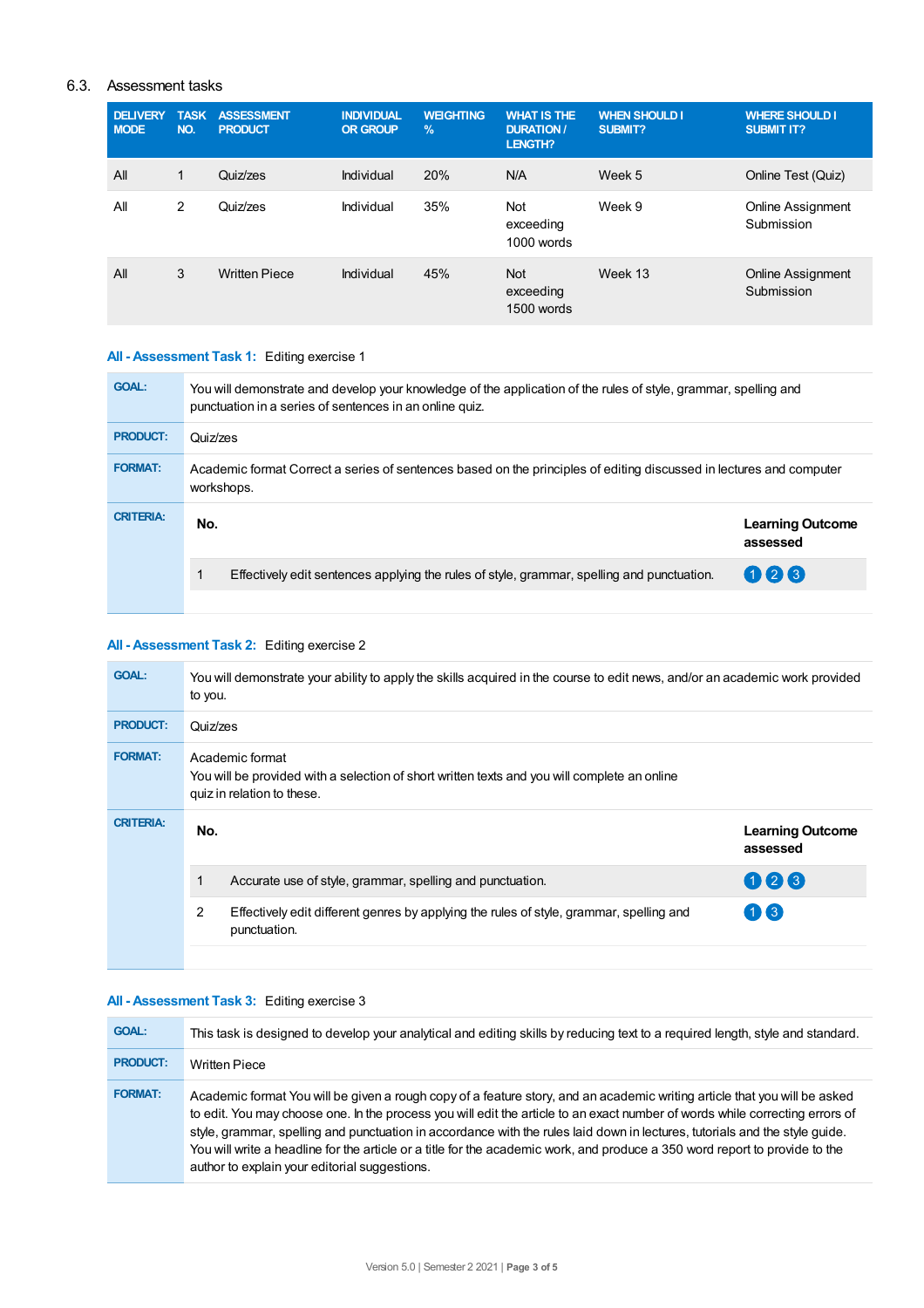| <b>CRITERIA:</b> | No. |                                                                 | <b>Learning Outcome</b><br>assessed |
|------------------|-----|-----------------------------------------------------------------|-------------------------------------|
|                  |     | Analyse and edit text to a required length, style and standard. | 026                                 |
|                  |     | Accurate use of style, grammar, spelling and punctuation.       | 023                                 |
|                  |     |                                                                 |                                     |

## 7. Directed study hours

A 12-unit course will have total of 150 learning hours which will include directed study hours (including online if required), self-directed learning and completion of assessable tasks. Directed study hours may vary by location. Student workload is calculated at 12.5 learning hours per one unit.

## 8. What resources do I need to undertake this course?

Please note: Course information, including specific information of recommended readings, learning activities, resources, weekly readings, etc. are available on the course Blackboard site– Please log in as soon as possible.

#### 8.1. Prescribed text(s) or course reader

There are no required/recommended resources for this course.

#### 8.2. Specific requirements

Nil

## 9. How are risks managed in this course?

Health and safety risks for this course have been assessed as low. It is your responsibility to review course material, search online, discuss with lecturers and peers and understand the health and safety risks associated with your specific course of study and to familiarise yourself with the University's general health and safety principles by reviewing the online [induction](https://online.usc.edu.au/webapps/blackboard/content/listContentEditable.jsp?content_id=_632657_1&course_id=_14432_1) training for students, and following the instructions of the University staff.

# 10. What administrative information is relevant to this course?

## 10.1. Assessment: Academic Integrity

Academic integrity is the ethical standard of university participation. It ensures that students graduate as a result of proving they are competent in their discipline. This is integral in maintaining the value of academic qualifications. Each industry has expectations and standards of the skills and knowledge within that discipline and these are reflected in assessment.

Academic integrity means that you do not engage in any activity that is considered to be academic fraud; including plagiarism, collusion or outsourcing any part of any assessment item to any other person. You are expected to be honest and ethical by completing all work yourself and indicating in your work which ideas and information were developed by you and which were taken from others. You cannot provide your assessment work to others.You are also expected to provide evidence of wide and critical reading, usually by using appropriate academic references.

In order to minimise incidents of academic fraud, this course may require that some of its assessment tasks, when submitted to Blackboard, are electronically checked through SafeAssign. This software allows for text comparisons to be made between your submitted assessment item and all other work that SafeAssign has access to.

#### 10.2. Assessment: Additional Requirements

Your eligibility for supplementary assessment in a course is dependent of the following conditions applying:

The final mark is in the percentage range 47% to 49.4% The course is graded using the Standard Grading scale You have not failed an assessment task in the course due to academic misconduct

#### 10.3. Assessment: Submission penalties

Late submission of assessment tasks may be penalised at the following maximum rate:

- 5% (of the assessment task's identified value) per day for the first two days from the date identified as the due date for the assessment task.

- 10% (of the assessment task's identified value) for the third day - 20% (of the assessment task's identified value) for the fourth day and subsequent days up to and including seven days from the date identified as the due date for the assessment task.

- A result of zero is awarded for an assessment task submitted after seven days from the date identified as the due date for the assessment task. Weekdays and weekends are included in the calculation of days late. To request an extension you must contact your course coordinator to negotiate an outcome.